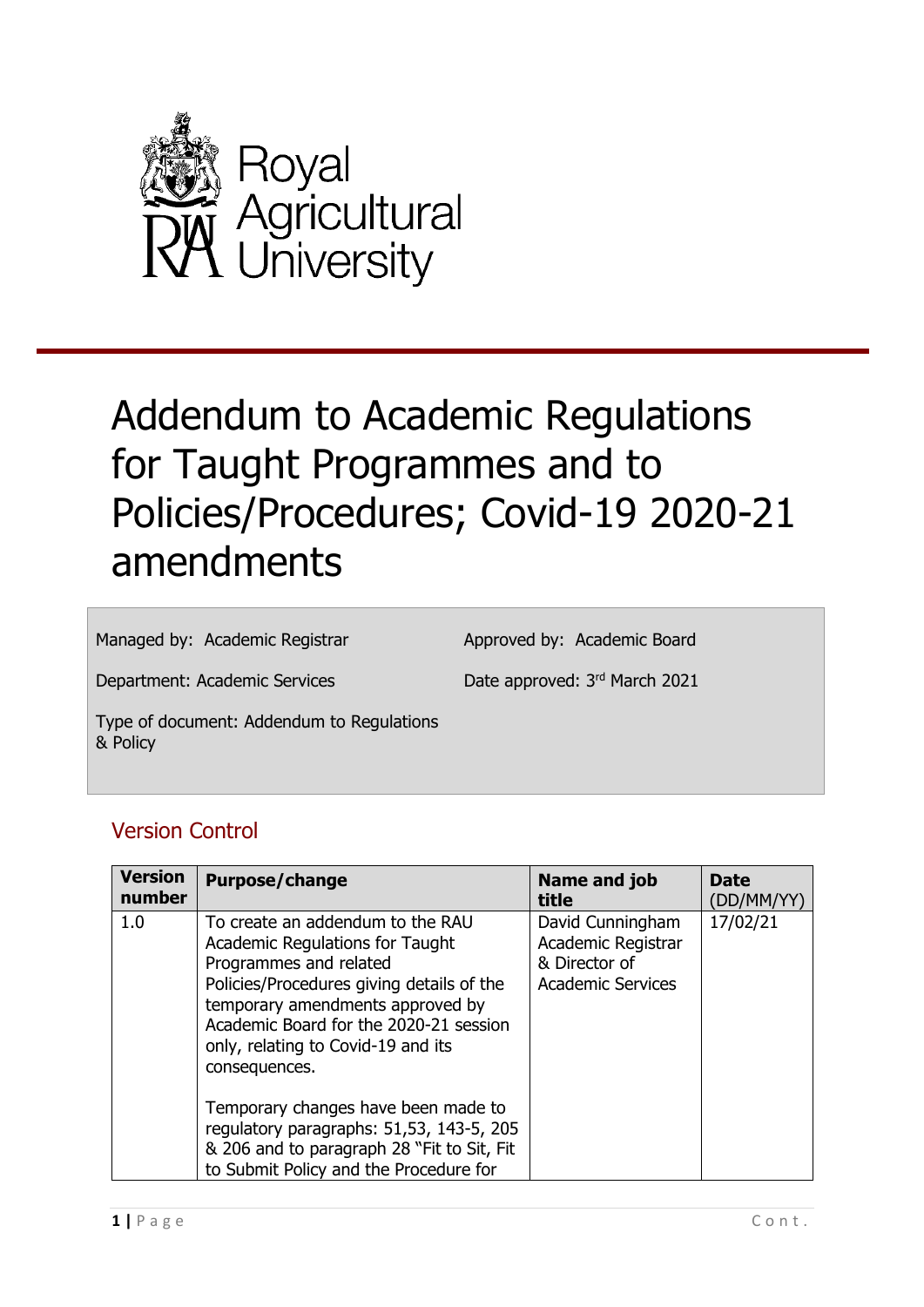| Extension or Deferral due to Exceptional<br>Circumstances" |  |
|------------------------------------------------------------|--|
|                                                            |  |
|                                                            |  |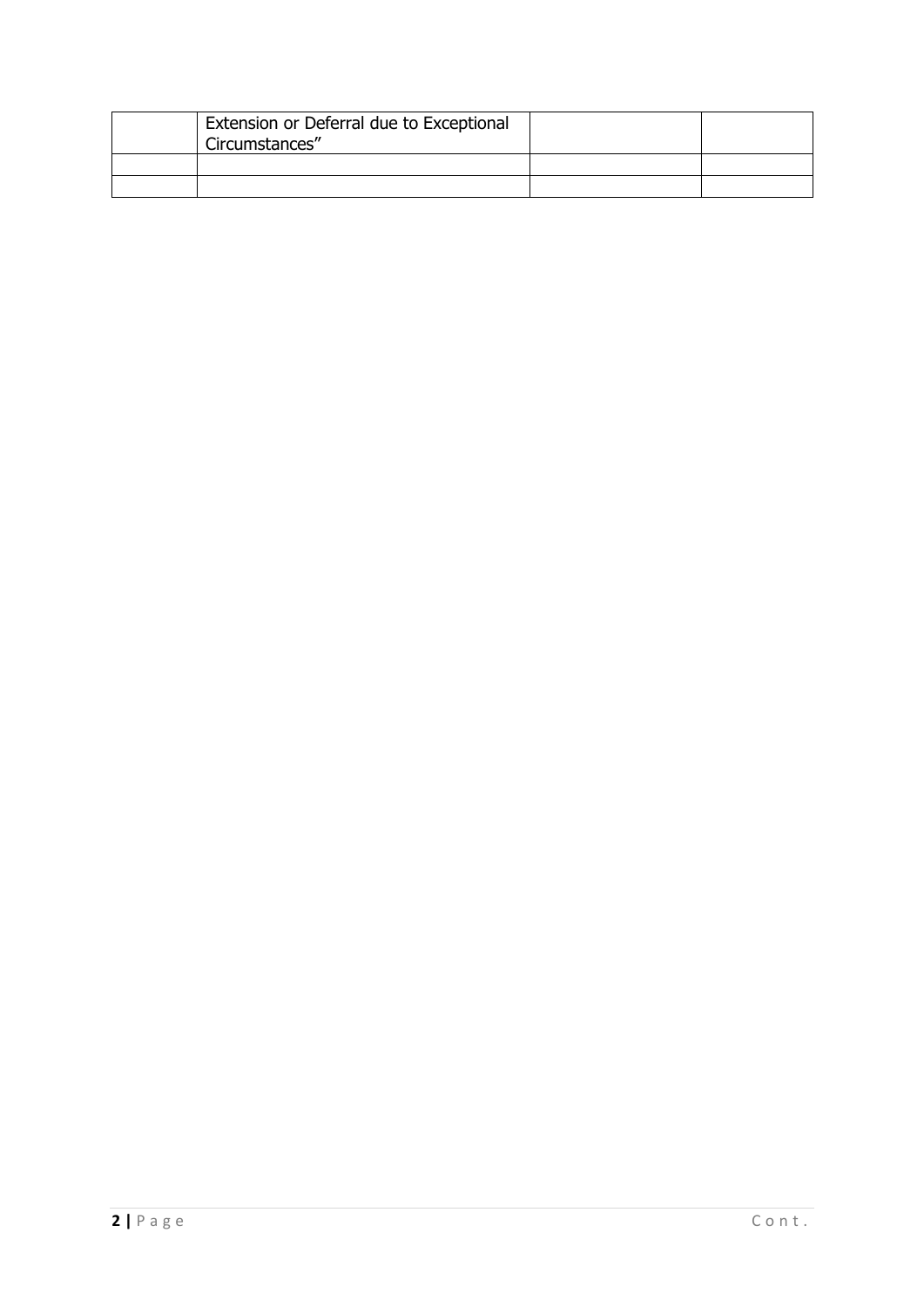## **A. Temporary Amendments**

#### 1. To RAU Academic Regulations for Taught programmes, paragraphs:

"51. Full time study is not compatible with full-time work. However the University recognises that many students may wish to combine their studies with part-time work, including voluntary work. Work commitments will not normally be accepted as a reason for a student not being able to meet their academic commitments. "

For Academic Year 2020-21 only, work commitments or shielding requirements will normally be accepted as a reason for a student not being able to meet their academic commitments. Where a student is affected in this way, they should apply for an extension using the standard form.

"53. Where a student is a member of the reserve forces and is called upon to join active service, then procedures for interruption of study will be applied."

For Semester two of academic year 2020-21 only, where a student is a member of the reserve forces or equivalent COVID 19 voluntary service and is called upon to join active service, then procedures for interruption of study will be applied

143: "Candidates for the award of a Foundation Degree who have achieved the required credits as specified above and whose average score in the final assessment is 40% or greater will be awarded a Foundation Degree. The final assessment will normally comprise the results of level 4 weighted at 30% plus the results of level 5 weighted at 70%...".

Candidates for the award of a Foundation Degree who have achieved the required credits as specified above and whose average score in the final assessment is 40% or greater will be awarded a Foundation Degree. For those students studying at level 4 of a Foundation Degree in academic year 2020-21, the final assessment will be calculated both as: i. the results of level 4 weighted at 30% plus the results of level 5 weighted at 70%; and as ii. the results of level 5 weighted at 100%; with the final assessment being the higher result out of i and ii.

144. "Candidates for the award of an Ordinary Degree who have achieved the required credits as specified above and whose average score in the final assessment is 40% or above will be awarded a degree. The final assessment will normally comprise the results of level 5 studies weighted at 30% plus level 6 studies weighted at 70%..."

Candidates for the award of an Ordinary Degree who have achieved the required credits as specified above and whose average score in the final assessment is 40% or above will be awarded a degree. For those students studying at level 5 of a first degree (BSc or BA) in academic year 2020-21, the final assessment will be calculated both as: i. the results of level 5 weighted at 30% plus the results of level 6 weighted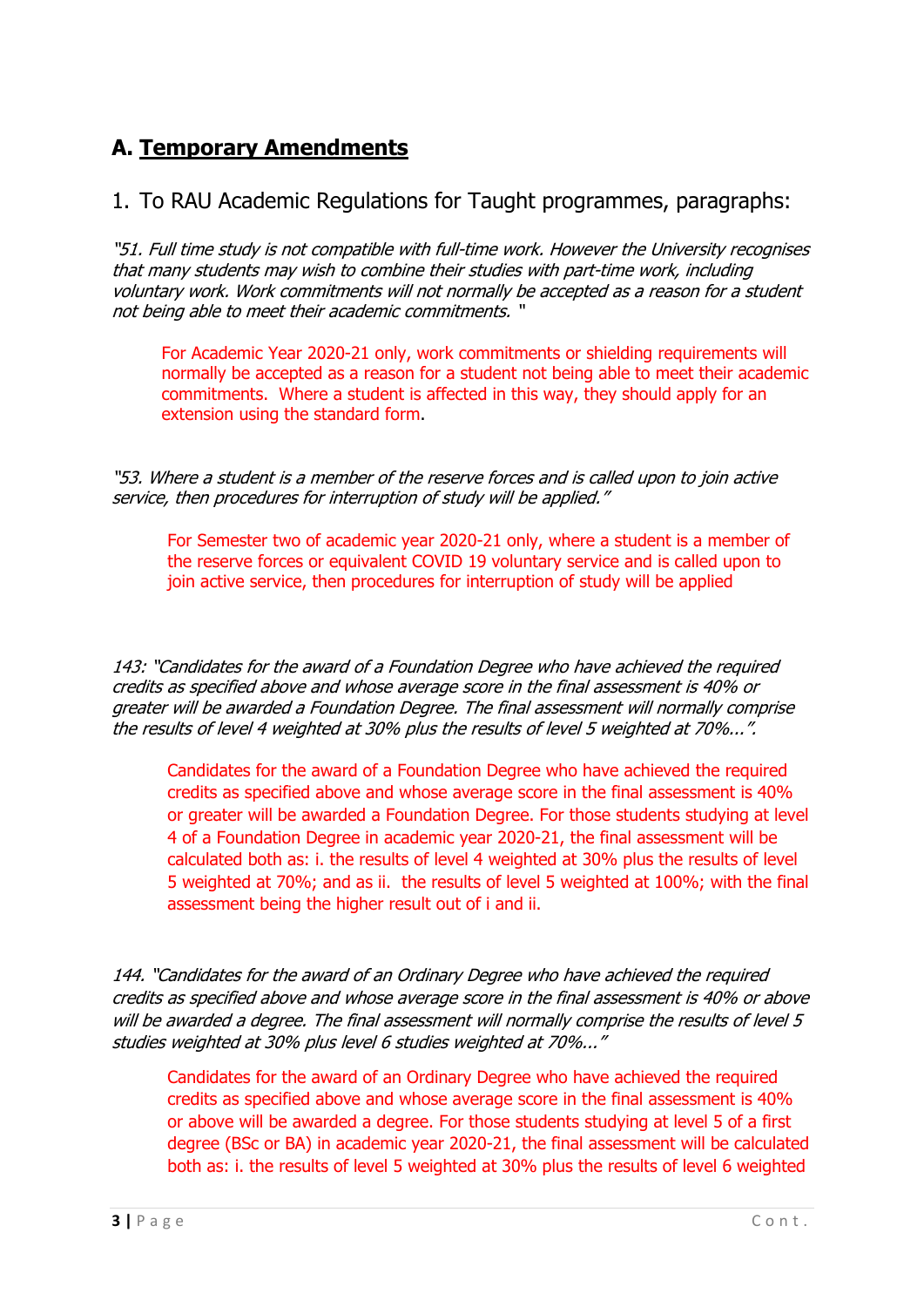at 70%; and as ii. the results of level 6 weighted at 100%; with the final assessment being the higher result out of i and ii.

145."Candidates for the award of a BSc or BA Honours Degree who have achieved the required credits as specified above and whose average score in the final assessment is 40% or above will be awarded an honours degree. The final assessment will normally comprise the results of level 5 and level 6 studies weighted at 30% for level 5 and 70% for level 6. Where level 5 results are not available, for example on a one-year BSc or BA Honours Topup programme, then the award will be based only on the performance at level 6…"

Candidates for the award of a BSc or BA Honours Degree who have achieved the required credits as specified above and whose average score in the final assessment is 40% or above will be awarded a degree. For those students studying at level 5 of a first degree (BSc or BA) in academic year 2020-21, the final assessment will be calculated both as: i. the results of level 5 weighted at 30% plus the results of level 6 weighted at 70%; and as ii. the results of level 6 weighted at 100%; with the final assessment being the higher result out of i and ii.

205: "Students who are prevented from completing coursework by the due date by reason of illness or accident or exceptional events outside of their control must submit a request to Registry for an extension for ten working days or deferral to the next assessment period, together with appropriate supporting evidence."

Students who are prevented from completing coursework by the due date by reason of illness or accident or exceptional events outside of their control or, during semester two of academic year 2020-21 only, for reasons directly or indirectly related to the CV19 pandemic and its impact, must submit a request to Registry for an extension for ten working days (or, for semester two of academic year 2020-21 only, of twenty University working days in the case of level 6 undergraduate dissertations falling in categories 4 or 5 as per "Guidance for students on completion of module 3300 February 2021") or deferral to the next assessment period, together with supporting evidence, for semester two of academic year 2020-21 only if required.

206; "Work which is submitted late, without an agreed extension, will incur a mark penalty. The maximum mark awarded for submissions received up to one week late will be the pass mark. Submissions received after this date will receive a zero mark."

Work which is submitted late, without an agreed extension, will incur a mark penalty. The maximum mark awarded for submissions received up to one week late, or up to ten University days late in semester two of academic year 2020-21 only, will be the pass mark. Submissions received after this date will receive a zero mark."